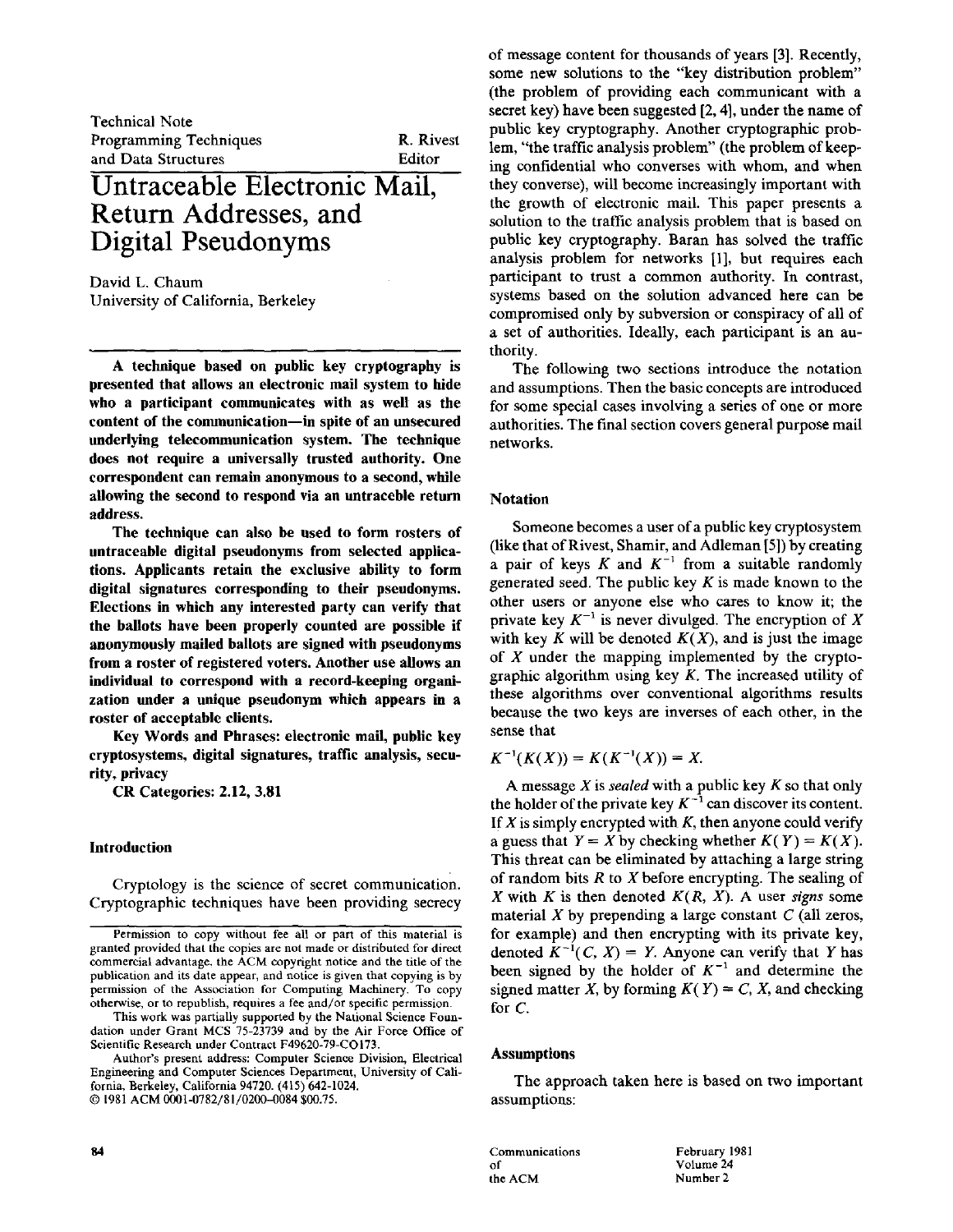- (1) No one can determine anything about the correspondences between a set of sealed items and the corresponding set of unsealed items, or create forgeries without the appropriate random string or private key.
- (2) Anyone may learn the origin, destination(s), and representation of all messages in the underlying telecommunication system and anyone may inject, remove, or modify messages.

## **Mail System**

The users of the cryptosystem will include not only the correspondents but a computer called a *mix* that will process each item of mail before it is delivered. A participant prepares a message  $M$  for delivery to a participant at address  $\vec{A}$  by sealing it with the addressee's public key  $K_a$ , appending the address A, and then sealing the result with the mix's public key  $K_1$ . The left-hand side of the following expression denotes this item which is input to the mix:

 $K_1(R_1, K_{\alpha}(R_0, M), A) \to K_{\alpha}(R_0, M), A$ .

The  $\rightarrow$  denotes the transformation of the input by the mix into the output shown on the right-hand side. The mix decrypts its input with its private key, throws away the random string  $R_1$ , and outputs the remainder. One might imagine a mechanism that forwards the sealed messages  $K_a(R_0, M)$  of the output to the addressees who then decrypt them with their own private keys.

The purpose of a mix is to hide the correspondences between the items in its input and those in its output. The order of arrival is hidden by outputting the uniformly sized items in lexicographically ordered batches. By assumption (1) above, there need be no concern about a cryptoanalytic attack yielding the correspondence between the sealed items of a mix's input and its unsealed output—if items are not repeated. However, if just one item is repeated in the input and is allowed to be repeated in the output, then the correspondence is revealed for that item.

Thus, an important function of a mix is to ensure that no item is processed more than once. This function can be readily achieved by a mix for a particular batch by removing redundant copies before outputting the batch. If a single mix is used for multiple batches, then one way that repeats aross batches can be detected is for the mix to maintain a record of items used in previous batches. (Records can be discarded once a mix changes its public key by, for example, announcing the new key in a statement signed with its old private key.) A mix need not retain previous batches if part of each random string  $R_1$  contains something—such as a time-stamp that is only valid for a particular batch.

If a participant gets signed receipts for messages it submits to a mix, then the participant can provide substantial evidence that the mix failed to output an item properly. Only a wronged participant can supply the receipt  $Y = K_1^{-1}(C, K_1(R_1, K_2(R_0, M), A))$ , the missing output  $X$  (= $K_a(R_0, M)$ , A), and the retained string  $R_1$ , such that  $K_1(Y) = C$ ,  $K_1(R_1, X)$ . Because a mix will sign each output batch as a whole, the absence of an item  $X$ from a batch can be substantiated by a copy of the signed batch.

The use of a *cascade,* or series of mixes, offers the advantage that any single constituent mix is able to provide the secrecy of the correspondence between the inputs and the outputs of the entire cascade. Incrimination of a particular mix of a cascade that failed to properly process an item is accomplished as with a single mix, but only requires a receipt from the first mix of the cascade, since a mix can use the signed output of its predecessor to show the absence of an item from its own input. An item is prepared for a cascade of  $n$  mixes the same as for a single mix. It is then successively sealed for each succeeding mix:

$$
K_n(R_n, K_{n-1}(R_{n-1},..., R_2(R_1, K_n(R_1, K_n(R_0, M), A)) \cdots)) \rightarrow.
$$

The first mix yields a lexicographically ordered batch of items, each of the form

 $K_{n-1}( R_{n-1}, \ldots, K_2(R_2, K_1(R_1, K_a(R_0, M), A)) \cdots ) \rightarrow$ .

The items in the final output batch of a cascade are of the form  $K_a(R_0, M)$ , A, the same as those of a single mix.

## **Return Addresses**

The techniques just described allow participant x to send anonymous messages to participant y. What is needed now is a way for y to respond to x while still keeping the identity of  $x$  secret from  $y$ . A solution is for x to form an untraceable return address  $K_1(R_1, A_x)$ ,  $K_x$ , where  $A_x$  is its own real address,  $K_x$  is a public key chosen for the occasion, and  $R_1$  is a key that will also act as a random string for purposes of sealing. Then, x can send this return address to y as part of a message sent by the techniques already described. (In general, two participants can exchange return addresses through a chain of other participants, where at least one member of each adjacent pair knows the identity of the other member of the pair.) The following indicates how y uses this untraceable return address to form a response to x, via a new kind of mix:

$$
K_1(R_1, A_x), K_{\mathbf{x}}(R_0, M) \rightarrow A_{\mathbf{x}}, R_1(K_{\mathbf{x}}(R_0, M)).
$$

This mix uses the string of bits  $R_1$  that it finds after decrypting the address part  $K_1(R_1, A_x)$  as a key to re-encrypt the message part  $K_x(R_0, M)$ . Only the addressee x can decrypt the resulting output because x created both

**85 85 Communications February 1981** of Volume 24 the ACM Number 2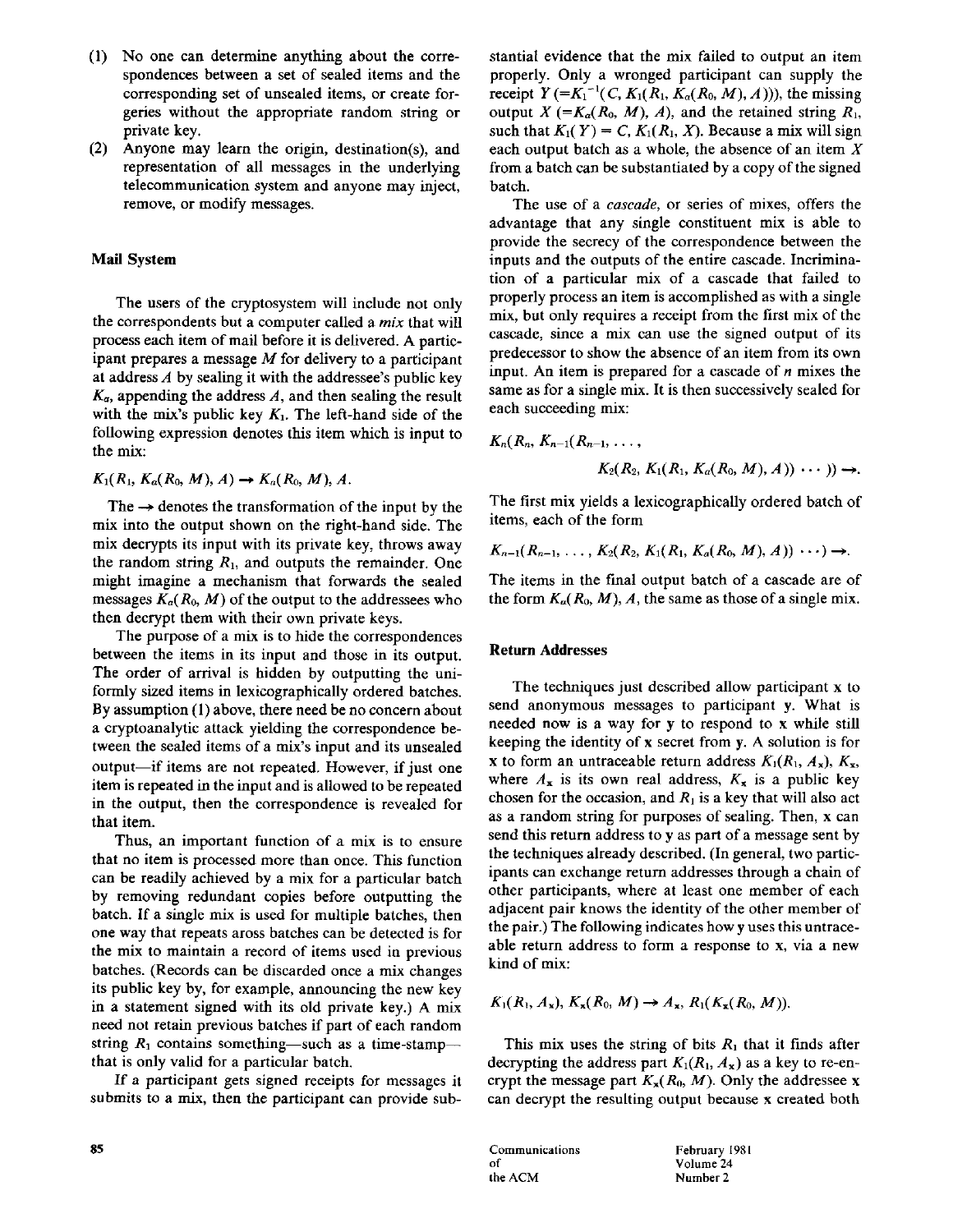$R_1$  and  $K_x$ . The mix must not allow address parts to be repeated--for the same reason that items of regular mail must not be repeated. This means that x must supply y with a return address for each item of mail x wishes to receive. Also notice that conventional as opposed to public key cryptography could be used for both encryptions of M.

With a cascade of mixes, the message part is prepared the same as for a single mix, and the address part is as shown in the following input:

$$
K_1(R_1, K_2(R_2, \ldots, K_{n-1}, (R_{n-1}, K_n(R_n, A_{\mathbf{x}}))\cdots)),
$$
  

$$
K_{\mathbf{x}}(R_0, M) \rightarrow
$$

The result of the first mix is

$$
K_2(R_2,\ldots,K_{n-1}(R_{n-1},K_n(R_n,A_x))\cdots),
$$
  

$$
R_1(K_x(R_0,M))\rightarrow,
$$

and the final result of the remaining  $n - 1$  mixes is

$$
A_{\mathbf{x}}, R_n(R_{n-1}\cdots R_2(R_1(K_{\mathbf{x}}(R_0,M)))\cdots).
$$

Untraceable return addresses allow the possibility of *certified* mail: They can provide the sender of an anonymous letter with a receipt attesting to the fact that the letter appeared intact in the final output batch. The address A that is incorporated in a certified letter is expanded to include not only the usual address of the recipient, but also an untraceable return address for the sender. When this return address appears in the output batch of the final mix, it is used to mail the sender a signed receipt which includes the message as well as the address to which it was delivered. The receipt might be signed by each mix.

## **Digital Pseudonyms**

A digital *pseudonym* is a public key used to verify signatures made by the anonymous holder of the corresponding private key. A *roster,* or list of pseudonyms, is created by an authority that decides which applications for pseudonyms to accept, but is unable to trace the pseudonyms in the completed roster. The applications may be sent to the authority anonymously, by untraceable mail, for example, or they may be provided in some other way.

Each application received by the authority contains all the information required for the acceptance decision and a special unaddressed digital letter (whose message is the public key  $K$ , the applicant's proposed pseudonym). In the case of a single mix, these letters are of the form  $K_1(R_1, K)$ . For a cascade of n mixes, they are of the form  $K_n(R_n, \ldots, K_2(R_2, K_1(R_1, K)) \cdots$ ). The authority will form an input batch containing only those unaddressed letters from the applications it accepts. This input batch will be supplied to a special cascade whose final output batch will be publically available. Since each entry in the final output batch of the cascade is a public key  $K$  from an accepted applicant, the signed output of the final mix is a roster of digital pseudonyms.

Notification of applicants can be accomplished by also forming a roster for unaccepted applications and then using the technique of certified mail to return a single batch of receipts to both sets of applicants. Of course, repeats must not be allowed within or across batches.

If only registered voters are accepted for a particular roster, then it can be used to carry out an election. For a single mix, each voter submits a ballot of the form  $K_1(R_1, K, K^{-1}(C, V))$ , where K is the voter's pseudonym and  $V$  is the actual vote. For a cascade of mixes, ballots are of the form  $K_n(R_n, \ldots, K_2(R_2, K_1(R_1, K_1, K_1))$  $(C, V)$ )  $\cdots$ ). The ballots must be processed as a single batch, as were the letters used to form rosters. Items in the final lexicographically ordered output batch are of the form  $K$ ,  $K^{-1}(C, V)$ . Since the roster of registered voters is also ordered on  $K$ , it is easy for anyone to count the votes by making a single pass through both batches at once. Each ballot is counted only after checking that the pseudonym  $K$  which forms its prefix, is also contained in the roster and that the pseudonym properly decrypts the signed vote  $V$ .

An individual might be known to an organization only by a pseudonym that appears in a roster of acceptable clients. Clients can correspond with the organization via untraceable mail and the organization can correspond with the clients using untraceable return addresses. If applicants identify themselves in their applications, or if they sign applications with pseudonyms that appear in a roster issued by an authority that requires identification, then the organization is assured that the same client cannot come to it under different pseudonyms. Under special circumstances, such as default of payment, a particular pseudonym could be shown to correspond to a particular application (without revealing any other correspondences) if each mix in turn supplied the appropriate *Ri.* 

#### **General Purpose Mail Systems**

One way to construct a general purpose, untraceable mail system is to require that every message pass through a cascade. Of course, mixes can operate continuously or periodically, and long messages will be encrypted first and then split into multiple items. In order to hide the number of messages sent, each participant supplies the same number of messages to each batch (some of which might be randomly addressed dummies). In order to hide the number of messages received, each participant privately searches the entire output for messages directed **to** it.

Communications February 1981 of Volume 24<br>the ACM Number 2

Number 2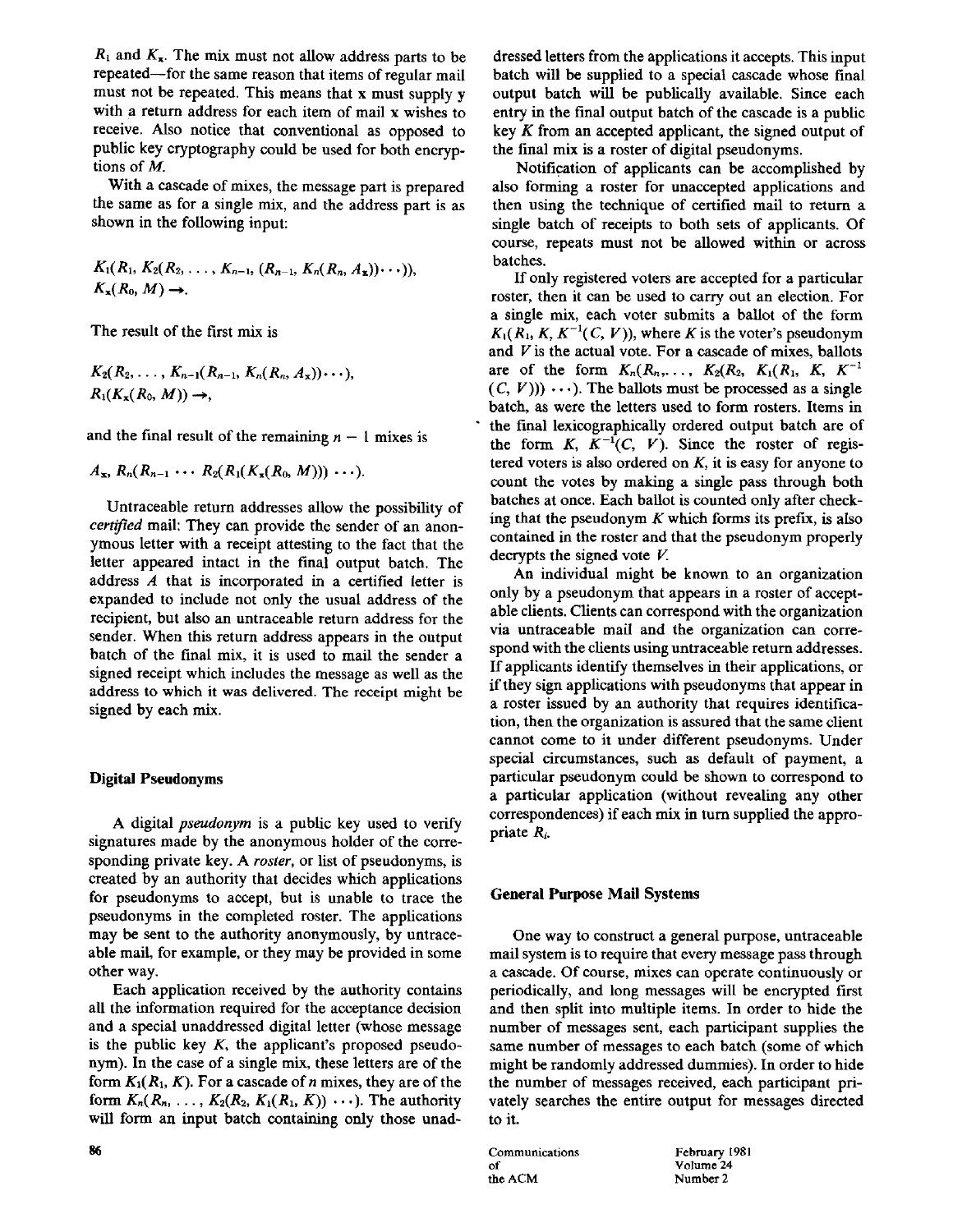Such a system may prove too costly for some participants. One way to reduce the cost is to allow mail to be addressed to subsets of participants, such as a local net. Participants that take advantage of such arrangements need search only the mail addressed to a particular subset. Another way to economize is for a participant to send for each batch only the number of dummy messages suggested by a random value (chosen from some suitable distribution), as opposed to always sending the maximal number of messages. This can substantially reduce message traffic and consequently, the size of output batches. While these techniques may open the door to some kinds of statistical attack, the system size that necessitated them may reduce the effectiveness of such attacks.

In a large, general purpose mail system with many mixes, it may be impractical for every message to pass through every mix. In such a case, a sequence of mixes will be selected for each message, perhaps on the basis of network topology or trust. Notice that if a participant can choose mixes it trusts with its traffic volume data as early members of its sequences, then these mixes can discard dummies they receive from the participant and deliver small, fixed-sized batches (padded with dummies) directly to the participant.

A new kind of mix will be presented here that allows a sequence of mixes to be selected for each message. It also (a) hides the number and identity of the mixes a message must pass through, (b) allows incrimination of a mix that does not properly forward items, and (c) makes no distinction between regular mail and mail sent by untraceable return address. It is based on the idea that every item of mail is composed of the same number of fixed-sized blocks.

The operations performed by this new kind of mix are always the same. First it removes the first block and adds a random block J of junk to the end, to maintain the item's length of l blocks. Then, using its private key, the mix decrypts the block removed during the first step. This yields a key  $R$ , which the mix uses to encrypt each of the  $l$  blocks of the item (using either public key or conventional cryptography). It also yields the address A (either of a recipient or of another mix) to which the item will be forwarded.

The left-hand side of the following shows how an item is prepared to pass through a single mix:

$$
A_1: [K_{A_1}(R_{A_1}, A)], [R_{A_1}^{-1}(M_1)], [R_{A_1}^{-1}(M_2)], \ldots, [R_{A_1}^{-1}(M_{l-1})] \rightarrow A: [M_1], \ldots, [M_{l-1}], [R_{A_1}(J_{A_1})],
$$

where square brackets show the extent of each block, and the sealed message  $K_a(R_0, M)$  is divided into pieces *M<sub>i</sub>*, such that  $K_a(R_0, M) = M_1, M_2, \ldots, M_{l-n}$ . The  $A_1$ : indicates that the left-hand side is delivered to mix  $A<sub>1</sub>$ , while the A: means that the right-hand side is delivered to address A. Items with the same first block should be regarded as repeats.

A message prepared to be passed through mixes  $A_1$ through *An* has the form

$$
A_1: [K_{A_1}(R_{A_1}, A_2)], [R_{A_1}^{-1}(K_{A_2}(R_{A_2}, A_3))], \ldots, \n[R_{A_1}^{-1}(R_{A_2}^{-1} \cdots R_{A_{n-1}}^{-1}(K_{A_n}(R_{A_n}, A)) \cdots)], \n[R_{A_1}^{-1}(R_{A_2}^{-1} \cdots R_{A_n}^{-1}(M_1) \cdots], \ldots, \n[R_{A_1}^{-1}(R_{A_2}^{-1} \cdots R_{A_n}^{-1}(M_{l-n}) \cdots)] \rightarrow.
$$

The result leaving  $A_1$  is

$$
A_2: [K_{A_2}(R_{A_2}, A_3)], [R_{A_2}(K_{A_3}, A_4)], \ldots, \n[R_{A_2}(R_{A_3}^{-1} \cdots R_{A_{n-1}}^{-1}(K_{A_n}(R_{A_n}, A)) \cdots)], \n[R_{A_2}^{-1}(R_{A_3}^{-1} \cdots R_{A_n}^{-1}(M_1) \cdots)], \ldots, \n[R_{A_2}^{-1}(R_{A_3}^{-1} \cdots R_{A_n}^{-1}(M_{l-n}) \cdots)], [R_{A_1}(J_{A_1})] \rightarrow,
$$

and the final result leaving  $A_n$  is

$$
A: [M_1], [M_2], \ldots, [M_{l-n}],
$$
  

$$
[R_{A_n}(R_{A_{n-1}} \cdots R_{A_1}(J_{A_1}) \cdots)], \ldots, [R_{A_n}(J_{A_n})].
$$

An intermediate mix always knows which mix it received its input from-by assumption (2)-but if a mix broadcasts copies of its fixed-sized output batches, then only individual recipient mixes need be able to recognize their own input in a broadcast batch.

The untraceable return address x sends to y contains the key  $K_x$  that y uses to encrypt the message part. It also includes, in the case of a single mix, what y will use as the first block of the item it submits to the mix:

$$
A_1: [K_{A_1}(R_{A_1}, A_{\mathbf{x}})], [M_1], \ldots, [M_{l-1}] \rightarrow A_{\mathbf{x}}: [R_{A_1}(M_1)], \ldots, [R_{A_1}(M_{l-1})], [R_{A_1}(J_{A_1})],
$$

where  $K_x(R_0, M) = M_1, M_2, ..., M_{l-n}$ . Only x can decrypt the item it receives since it created  $R_{A_1}$  and  $K_{\mathbf{x}}$ . When a message is to pass through  *mixes, the untrace*able return address contains the first  $n$  blocks:

$$
A_1: [K_{A_1}(R_{A_1}, A_2)], [R_{A_1}^{-1}(K_{A_2}(R_{A_2}, A_3))], \ldots, [R_{A_1}^{-1}(R_{A_2}^{-1} \cdots R_{A_{n-1}}^{-1}(K_{A_n}(R_{A_n}, A_x)) \cdots)], [M_1], [M_2], \ldots, [M_{l-n}] \rightarrow.
$$

After being operated on by mix  $A_1$  it will have the form

$$
A_2: [K_{A_2}(R_{A_2}, A_3)], \ldots, [R_{A_2}^{-1}(R_{A_3}^{-1} \cdots R_{A_{n-1}}^{-1}(K_{A_n}(R_{A_n}, A_{\mathbf{x}})) \cdots)], [R_{A_1}(M_1)], [R_{A_1}(M_2)], \ldots, [R_{A_1}(M_{l-n})], [R_{A_1}(J_{A_1})] \rightarrow,
$$

and the final result leaving *An* is

$$
A_{\mathbf{x}}: [R_{A_n}(R_{A_{n-1}} \cdots R_{A_1}(M_1) \cdots)], \ldots, [R_{A_n}(R_{A_{n-1}} \cdots R_{A_1}(M_{l-n}) \cdots)], [R_{A_n}(R_{A_{n-1}} \cdots R_{A_1}(J_{A_1}) \cdots)], \ldots, [R_{A_n}(J_{A_n})].
$$

## **Summary and Conclusion**

A solution to the traffic analysis problem has been presented that allows any single intermediary to provide security for those messages passing through it. In addi-

Communications February 1981 of Volume 24 the ACM Number 2